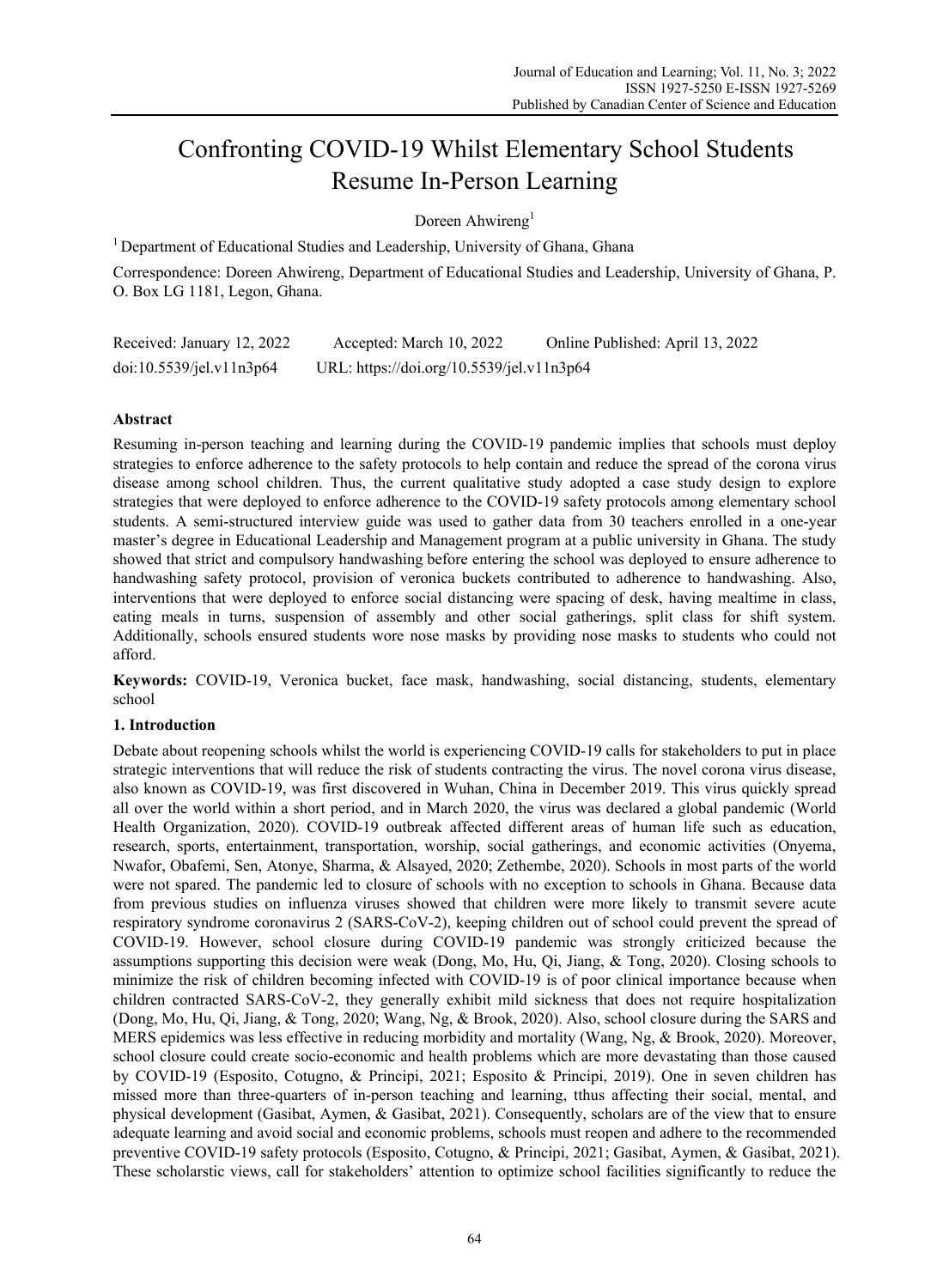spread of corona virus (Esposito, Cotugno, & Principi, 2021; Gasibat, Aymen, & Gasibat, 2021; Dong, Mo, Hu, Qi, Jiang, Jiang, & Tong, 2020; Wang, Ng, & Brook, 2020). Considering all the challenges associated with school closure, government of Ghana deliberated with stakeholders such as educators, parents, and teacher unions, for schools to reopen. School reopening comes with certain challenges that need to be addressed to contain the spread of COVID-19 among school children. Therefore, Government of Ghana put in place COVID-19 safety protocols to ensure that schools are safe for students to return to school. Among the safety protocols put in place were frequent handwashing, wearing of nose/face mask, hand sanitization, health screening and quarantine, checking of temperature, social distancing, and provision of veronica buckets (Anand, Bargawa, & Panda, 2021; Nambole los santos & Giles Chaves, 2020). Additionally, schools were fumigated, disinfected, and mapped to a health facility for identification and treatment of suspected cases of COVID-19. Also, COVID-19 response teams were trained in schools to ensure the adherence to the safety protocols. Moreover, comprehensive "Guidelines for School Re-opening during COVID-19" were published and distributed to all Regional, Metropolitan and District Directors of Education, and Heads of all schools from kindergarten to senior high schools in the country (Ghana COVID-19 Situation Report #14, 2021). Consequently, government together with Ghana Education Service issued directives to schools to strictly adhere to the COVID-19 safety protocols. Following the directives to adhere to the COVID-19 safety protocols, the government of Ghana announced the reopening of schools in June 2020. School reopening was done in phases starting with final year students in tertiary institutions, followed by elementary, and secondary schools to enable them to prepare for their final examination, while ensuring that students observe COVID-19 safety protocols (Apanga, Bador Lettor, & Akunvane, 2021). Despite the directives that were issued to schools to make sure that students adhered to the COVID-19 safety protocols, some students tested positive to COVID-19 (Apanga, Bador Lettor, & Akunvane, 2021). Positive cases of COVID-19 among school children raised concerns and suggest that the COVID-19 safety protocols are not strictly adhered to among elementary school children. Research shows that adherence is pivotal to controlling the spread of COVID-19 (Esposito, Cotugno, & Principi, 2021; Gasibat, Aymen, & Gasibat, 2021; Dong, Mo, Hu, Qi, Jiang, Jiang, & Tong, 2020; Wang, Ng, & Brook, 2020). Therefore, it is imperative for schools to devise interventions that will help students adhere to the COVID-19 safety protocols, thus controlling the spread of the corona virus disease. However, no study has investigated the strategies that elementary schools have deployed to ensure adherence to the COVID-19 safety protocols among students. Consequently, the objective of this qualitative study is to explore interventions that were deployed to ensure elementary school students adhered to COVID-19 safety protocols to help contain the spread of COVID-19. Thus, this qualitative study seeks to address the following research question: (1) what strategies are deployed to enforce adherence to COVID-19 safety protocols among elementary school students? Significantly, this study will highlight strategies that help elementary school students adhere to COVID-19 safety protocols.

## **2. Literature Review**

COVID-19 caused by severe acute respiratory syndrome Corona virus 2 (SARS-CoV-2) was declared a global pandemic in March 2020 (World Health Organization, 2020). This led to several countries adopting school closures as a measure to control and curb the spread of the pandemic, however, these observed national school closures greatly affected about 862 million school going children (Gasibat, Aymen, & Gasibat, 2021). The school closure intervention was informed by previous pandemics that were curbed through minimizing students social contacts, hence, breaking the chain of transmitting the influenza virus (Gasibat, Aymen, & Gasibat, 2021). Indeed, research shows that school closure intervention minimized the spread of the corona virus disease and decreased death by only 2% to 4% (Gasibat, Aymen, & Gasibat, 2021; UNESCO COVID-19, 2020). Also, it is unclear whether school closures are effective in combating virus outbreaks such as COVID-19, for which transmission dynamics appear to be different from other pandemics that have plagued the world. Four systematic reviews of the effects of school closure on influenza outbreaks or pandemics suggest that school closure can be a useful control measure but has very little effect on the spread of viruses (Gasibat, Aymen, & Gasibat, 2021; WHO, 2020). Presently, evidence to support school closure to fight the spread of corona virus disease is very weak. Moreover, school closure has the potential to threaten socio-economic activities (Esposito, Cotugno, & Principi, 2021; Gasibat, Aymen, & Gasibat, 2021; WHO, 2020). Onyema et al. (2020) posit that school closure is not the only option to contain the spread of coronavirus. Research findings from the outbreak of SARS in China, Hong Kong, and Singapore depicts little to no contribution of school closure to the control of the virus (Viner et al., 2020). Consequently, the WHO Director-General suggested on March 12, 2020, that "all countries must strike a fine balance between protecting health, preventing economic and social disruption, and respecting human rights" (WHO Director General's Opening Remarks, 2020, p. 1). This suggestion informed decisions to reopen schools for in-person teaching and learning to continue. In as much as in-person teaching and learning is necessary, risk and safety interventions are pivotal to making schools safe for teaching and learning. Some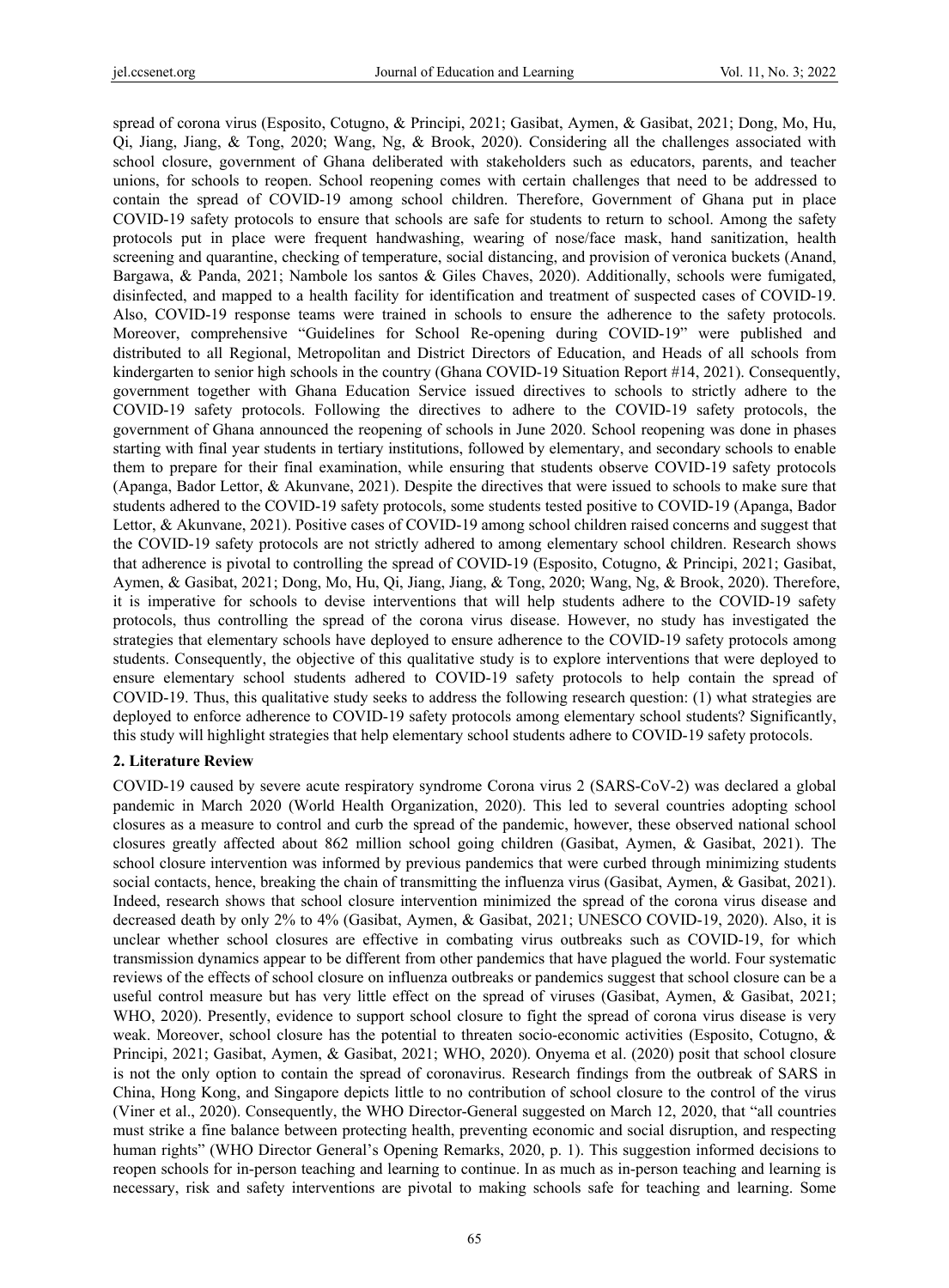countries that reopened schools adopted certain safety interventions such as physical distance and class size limits (Melnick & Darling-Hammond, 2020). Given these interventions, these countries did not record spikes in corona virus related deaths (Gasibat, Aymen, & Gasibat, 2021; Melnick & Darling-Hammond, 2020). To maximize the benefit of in-person teaching and learning and address the challenges of school closure, multidimensional safety interventions must be deployed to contain and reduce the spread of covid-19 pandemic among school children. These multidimensional safety interventions include, physical and social distancing, sanitizing practices, minimal class sizes, wearing of nose/face mask, hand washing, and regular temperature checks (Bailey & Hess, 2020; Cahapay, 2020; Gasibat, Aymen, & Gasibat, 2021; Melnick & Darling-Hammond, 2020; Melnick, Darling-Hammond, Leung, Yun, Schachner, Plasencia, & Ondrasek, 2020).

#### *2.1 Physical and Social Distancing*

Physical and social distancing is a tripod dimensional strategy to reduce risk of virus transmission: keeping at least six feet distance away from other people, not gather in groups, and stay out of crowded places (Centers for Disease Control and Prevention, 2020). Social distancing has two main components, as identified by the U.S. Centers for Disease Control and Prevention and the World Health Organization: keeping individuals at a safe distance from one another (3 to 6 feet) and reducing the number of people with whom an individual interacts face-to-face. Research findings from past pandemics show that enforced school closures can prevent disease transmission in the context of social distancing measures (Lofgren, Rogers, Senese, & Fefferman, 2008; Ridenhour, Braun, Teyrasse, & Goldsman, 2011; Viner et al., 2020). Countries deployed different strategies to achieve physical and social distancing in schools. Such strategies include remodeling classrooms for students, limiting the number of students attending school in person on a particular day, ensuring adequate gaps between desks occupied by children during a class, and deploying time shifts whereby students of the same standard are attending classes over spread out time frame, reducing class size, keeping students in a stable homeroom class, seating students farther apart with assigned seats, stopping large-scale gatherings such as assemblies and sporting events, and using staggered school schedules so that fewer students attend school at the same time or are congregated in common areas at one time and use of remote learning (Cahapay, 2020).

The first country in Europe to resume in-person teaching and learning was Denmark. Denmark deployed social and physical distancing interventions to curb the risk of transmitting the COVID-19 virus among students. These interventions include reduced class sizes to 10 or 11, use of outdoor play areas and gymnasiums for teaching students in the lower grade, required students to maintain 2 meters (6 feet) of separation in class and recommends, split classes into one or more stable groups (Chiacu, 2020; Hunter & Jaber, 2020; Kingsley, 2020; Melnick & Darling-Hammond, 2020). Practically, teachers handled one or two classes, whilst support staff helped teachers to teach the split classes. Senior high school classrooms were used to accommodate students in the lower grades of school because students in the early grades reopened before students in the higher grade (Kingsley, 2020; Hunter & Jaber, 2020). Also, when students in the higher grade resumed in-person teaching and learning, students sat in their homeroom classes while teachers moved in turns to teach students, except for biology and chemistry classes, which were taught in science laboratories. Norway and Denmark are parallel in terms of the adoption of small class size of 15 and 20 respectively in middle schools. Moreover, two teachers handled a split class (Cahapay, 2020; Melnick et al., 2020). Unlike Denmark, Cahapay (2020) reported that Taiwan schools kept students in a homeroom class with a core teacher, while subject-specific teachers went to teach students when it was time for a specific subject to be taught. This social distancing intervention is consistent with the strategy adopted to combat the spread of the H1N1 outbreak (Yen et al., 2014), this approach to social distancing, combined with Taiwan's classroom suspension procedures helped contain the spread of COVID-19 and reduced social disruption (Viner et al., 20202; WHO, 2020). In addition to maintaining stable homerooms, desks were separated from one another, sometimes using dividers (Cahapay, 2020; Melnick et al., 2020). In Singapore, each class contained about 30 students. This intervention was not a challenge because the classrooms are spacious enough to allow students to be seated 1−2 meters (3−6 feet) from each other (Peng & Ling, 2020). Kindergarteners and grade 2 students sat together in unchanging clusters. Students in grades 3 and beyond sat in rows arranged like an examination setting (Peng & Ling, 2020). China carried out a similar exercise, however, the practices differ in terms of conditions and situations. Xiao, Leijing and Qun (2020) observed that some schools maintain a class size of less than 30 instead of the 50 students per class which has been the norm. Cahapay (2020) reported that in 2020, Austria, recommended that schools should stagger student attendance to allow enough room for social distancing. Quismorio and Luci-Atienza (2020) reported that schools sent one group of students to school on Monday to Wednesday one week but on Thursday to Friday the following week. In Denmark, arrivals and departures are sometimes staggered by grade, so the children come into school single file, with markings on the ground to show where students should wait as they enter. Katz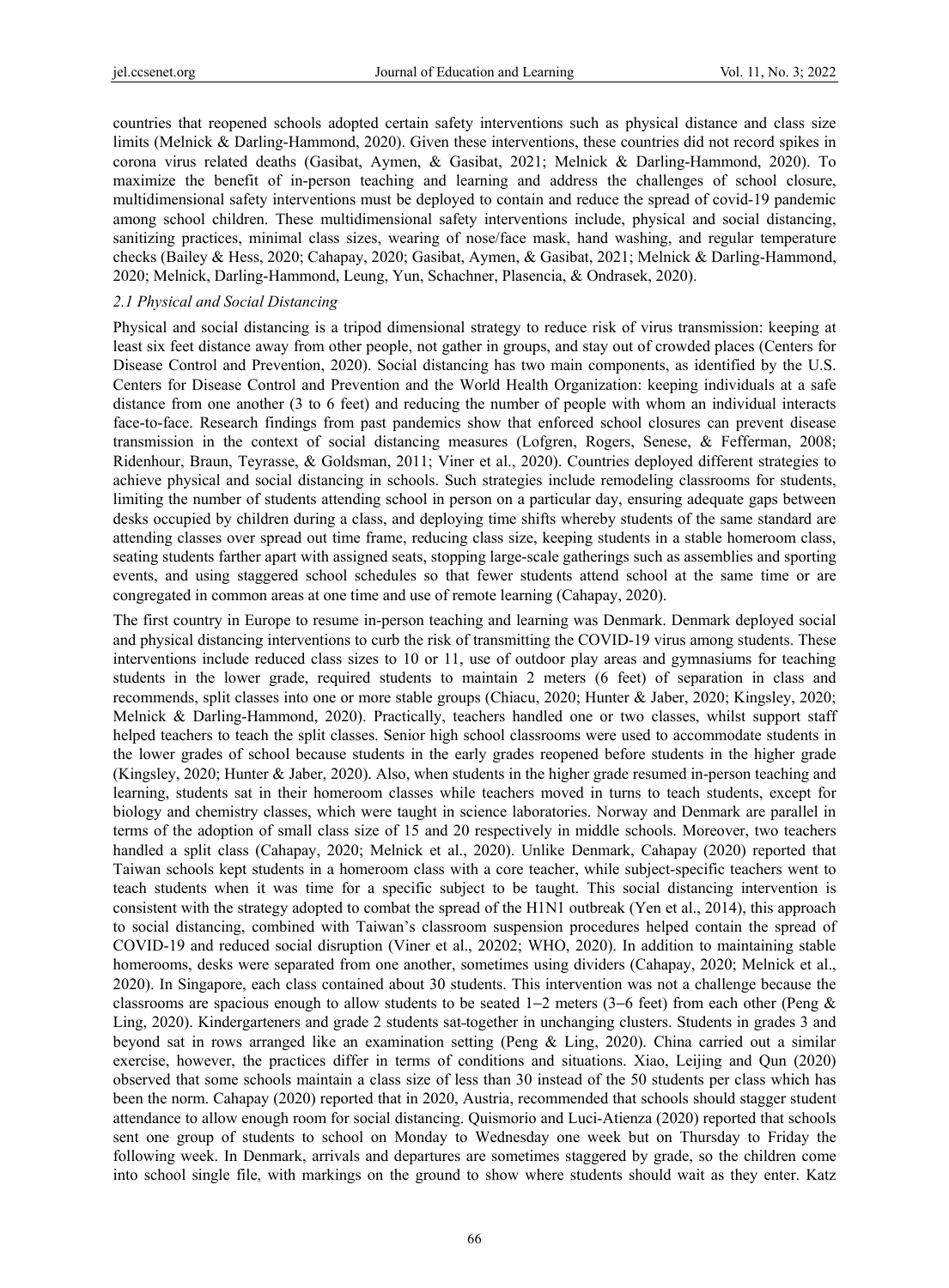(2020) observed that school children in China wear a creative winged hat that provide children cues to exercise a meter away from their colleagues (Menlick & Darling-Hammond, 2020).

Penna (2020) observed that during mealtimes guidance generally encourages students to be spaced well apart and stay with homeroom groups; and sets standards for handling food and utensils and cleaning tables. Students are not allowed to share food or do buffet. Typically, students eat at their desks. Also, Penna (2020) reported that some schools in Taiwan and China used dividers to separate students to reduce the transmission of virus, at lunchtime. According to Baharudin (2020) some schools in China adopted the split student intervention during lunch. Practically, during lunchtime some students eat at the dining hall in their assigned seats that is spaced apart, whereas other students eat in their classrooms. Cooking utensils, cutleries and towels are sterilized after each use. Likewise, Singapore adopted assigned seating arrangement in the dining hall for easy contact tracing in the event of a suspected case. However, Baharudin (2020) reported that Norway schools disallowed the use of the cafeteria but suggests that, if students had to eat at the dining hall, one homeroom is permitted at a time. Lunchtime or recess was staggered for different groups of students in schools in Singapore.

Considering adherence to social distancing during playtime, Lin (2020) reported that indoor and inter-school physical activities were temporarily cancelled, whereas outdoor play activities were allowed in small groups under supervision. Taiwan suspended all sports and physical education; however, some schools continue to engage in physical education in China, based upon local school discretion (Lin, 2020). Such schools encouraged play in homeroom groups split into groups. For instance, five students in each group converge in one area under adult supervision to ensure students do not hold one another. Dobrzyn and Iwasinski (2020) reported that schools are advised to put physical partitions and guides, such as tape markers on floors and visual signs on the prominent areas to enforce social distancing in US schools.

## *2.2 Use of Sanitizer*

Scholars agree that schools in Denmark allowed for the use of wipes and hand sanitizer with 70−85% rubbing alcohol in the case that water is not accessible (Melnick & Darling-Hammond, 2020; Penna, 2020). Cleaning is frequent, especially in common areas (Penna, 2020; Melnick & Darling-Hammond, 2020). Taiwan's Central Epidemic Command Center recommended that schools clean and disinfect buses before students resumed from their February vacation and wipe down frequent-touch areas such as doorknobs and desks, every 2 hours (Taiwan Centers for Disease Control, 2020). For instance, Melnick and Darling-Hammond (2020) noted that students in Norway and Singapore, sanitized their own desks every 2 hours. In Norway, water closets and hand basin were sanitized 2−4 times per day. Also, tablets and computers were expected to be sanitized immediately after each use (Melnick & Darling-Hammond, 2020).

# *2.3 Wearing of Nose/Face Mask*

Melnick and Darling-Hammond (2020) reported that kindergarten students wore mask in Taiwan. These nose masks were supplied by the government of Taiwan. The Ministry of Health and Family Welfare, Government of India, has recently issued guidance on wearing masks by children belonging to different age groups. While masks are not recommended for under 5 children, 6−11-year-old children may wear a mask depending upon their ability to use them safely and appropriately and children above 12 years and older should wear masks under the same conditions as adults (Ministry of Health and Family Welfare, Government of India. Guidelines for management of COVID-19 in children below 18 years, 2021). In Austria, masks may be taken off in class (Melnick and Darling-Hammond, 2020).

# *2.4 Washing of Hands*

Most countries recommend students frequently wash their hands every 2 hours (Penna, 2020; Melnick & Darling-Hammond, 2020). Hand washing was one of the simplest most effective COVID-19 control and prevention strategies (Nuwagaba, Rutayisire, Balizzakiwa, Kisengula, Nagaddya, & Dave, 2020). Hand washing with soap can reduce the risk of acute respiratory infections by 16% to 23% (Nuwagaba, Rutayisire, Balizzakiwa, Kisengula, Nagaddya, & Dave, 2020; Rabie & Curtis, 2006). Countries have taken common approaches to handwashing, which are consistent with the U.S. Centers for Disease Control and Prevention's recommendations for frequent handwashing and cleaning of commonly touched surfaces to fight the spread of COVID-19 the virus. In Singapore, the Ministry of Education launched cartoon heroes known as the Soaper 5 to remind students to practice good personal hygiene (Melnick & Darling-Hammond, 2020). Denmark recommended that hand sanitizer with 70−80% rubbing alcohol should be used for handwashing in the case that water is not accessible. When South Korea reopened schools, students were required to participate in online classes related to personal hygiene and health and safety measures the week before they return to school (Melnick & Darling-Hammond, 2020). Droplets containing the virus can spread to hands from coughing, sneezing or from surfaces. If a person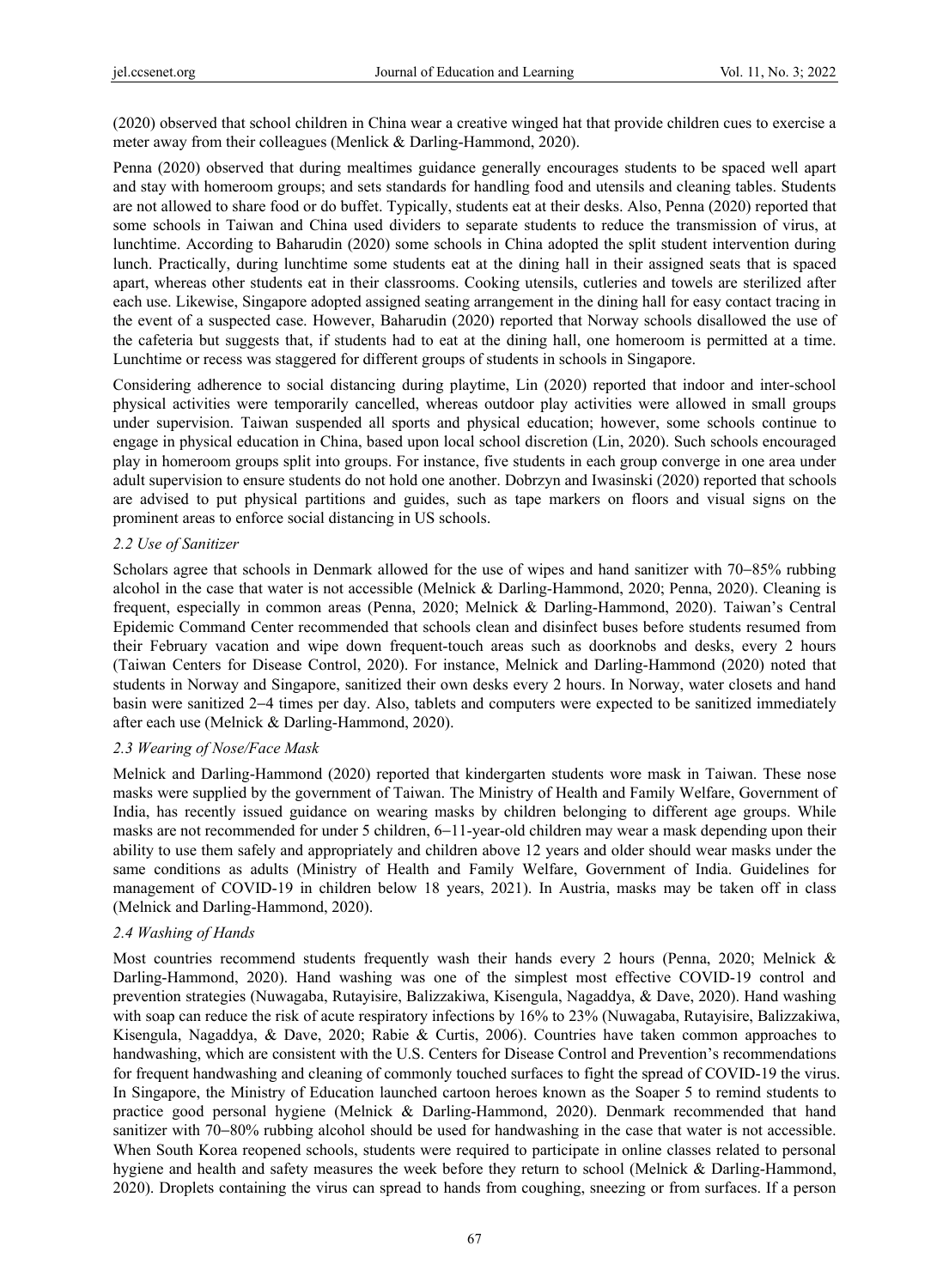then touches their mouth, nose, or eyes they may become infected. Therefore, handwashing is recommended

to reduce the risk of infection from hand-to-face behaviors or during food preparation or other opportunities for the virus to enter the eyes, nose, or mouth. To reopen schools and operate in a pandemic, school are advised to … ensure frequent handwashing for students and staff (National Academies of Science Engineering and Medicine, 2020, p. 57).

Gasibat, Aymen and Gasibat (2021) observed that hand washing was very critical to school reopen in Denmark. Schools required students to wash their hands hourly. In Austria, China, and Taiwan, students and teachers are required to wash their hands as they enter the building.

# *2.5 Temperature Testing*

Considering that COVID-19 transmission is an 'over-dispersed' phenomenon, frequent temperature checks in schools may be a safety intervention to curb the spread of corona virus (Bilinski, Ciaranello, Fitzpatrick, Giardina, Shah, Salomon, & Kendall, 2021). Tupper and Colijn (2021) observed that a stochastic individual based model in Canada assessing as to what happens when an infected individual attends the class of susceptible individuals demonstrated that only frequent screening of the entire class was able to reduce the size of clusters substantively. This observation points towards frequent testing of school staff and students for early detection of COVID-19 cases, which is essential to prevent outbreaks. However, WHO (2021) recommends that routine temperature or symptom checking in schools should be avoided due to limited evidence on their utility (World Health Organization (2021), rather schools should have access to onsite testing facilities per existing country-specific guidelines (World Health Organization, 2021).

# *2.6 Ventilation*

Ventilation is pivotal to preventing the spread of COVID-19. Therefore, schools should ensure that indoor spaces are well ventilated, and students should spend less time in enclosed settings. Windows and doors should be left open as much as possible to maintain ventilation. Schools should install exhaust fans in classrooms to create negative pressure to stop the potential spread of COVID-19. Schools should switch off air conditions in classrooms. Melnick, and Darling-Hammond (2020) observed that schools in many countries such as the Netherlands, the US, and Denmark taught students outside the classroom in open spaces and under trees. Also, assembly halls and other large spaces within schools were creatively used for learning. Doors and windows were often opened for proper ventilation in schools in Norway and Denmark (Melnick & Darling-Hammond, 2020). Considering the extant literature on strategies deployed in schools to help students adhere to the COVID-19 safety protocols, majority of the studies were carried out in developed countries (Bilinski, Ciaranello, Fitzpatrick, Giardina, Shah, Salomon, & Kendall, 2021; Melnick & Darling-Hammond, 2020; Tupper and Colijn, 2021), little is known about the strategies deployed by schools in developing countries such as Ghana to help students adhere to the COVID-19 safety protocols whilst schools resume in-person learning.

# **3. Method**

This qualitative study adopted a case study research design (Creswell, 2014) to explore strategies that were deployed to enforce adherence to COVID-19 safety protocols among elementary school students as schools resume in-person learning amidst the COVID-19 pandemic. Cohen, Manion, and Morrison (2000) contend that case studies portray what is to be in a particular situation to catch the close-up realities and take the description of participants. Kwabia (2006) asserts that case study is a research work about a single social group, entity or phenomena and its characteristic. Thus, teachers were considered as a social entity and insights were obtained from them regarding strategies that were deployed to ensure elementary school students adhered to the COVID-19 safety protocols.

# *3.1 Population, Sample, and Sampling Technique*

Population for the study consisted of 160 teachers who pursued master's degree in Educational Leadership and Management program at a public university in Ghana in 2021. Fifteen male and fifteen female teachers totaling thirty teachers were purposively sampled for the study (Creswell, 2014; Johnson & Christensen, 2012). The goal was to elicit information from a group considered to be part of leadership and management that can make schools safe for children to learn. Thus, the teachers provided rich and useful information on the strategies deployed to ensure students adhered to COVID-19 safety protocol.

# *3.2 Data Collection*

Face-to-face semi-structured interview was adopted for the study (Creswell, 2014). The researcher adopted a semi-structured interview because she wanted to obtain in-depth information about strategies deployed to enure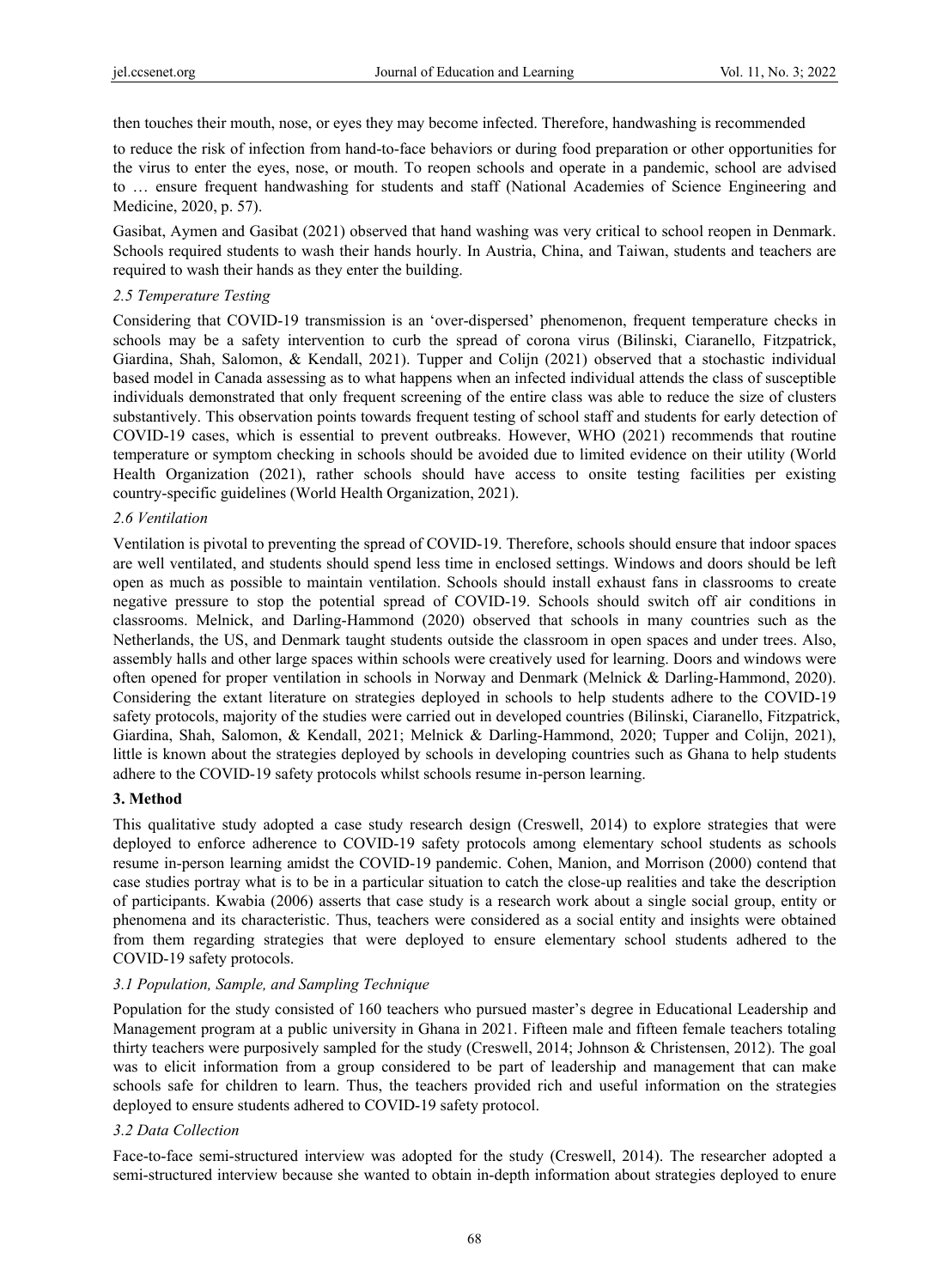students adhered to the COVID-19 safety protocols (Johnson & Christensen, 2012). After receiving ethics approval from the public university, the researcher sought the consent of teachers pursuing a master's degree in Educational Leadership and Management program to participate in the study. After the participants consented to participate in the study, date, and time convenient to the researcher and participants were fixed for interview. A semi-structured interview guide was used to glean data from 30 teachers. Interviews were carried out at the researcher's office whilst observing all the COVID-19 safety protocols. Each interview lasted for sixty minutes. The researcher audio-recorded all the interviews with permission from the research participants (Creswell, 2014; Johnson & Christensen, 2012).

# *3.3 Credibility and Trustworthiness*

Creswell (2014) argue that credibility is where the researcher ascertains the accuracy of the data. Thus, to ascertain the accuracy of the data, member checking was adopted. The researcher emailed the final interview transcript to the participants for them to confirm that their responses were correctly documented (Anney, 2014; Brantlinger, Jimenez, Klingner, Pugach, & Richardson, 2005). Also, research participants were given the opportunity to review the findings and interpretations (Lincoln & Guba, 1985). In addition, the researcher adopted rich thick description in reporting the findings so that those who seek to transfer the findings to their own site can judge transferability (Brantlinger et al., 2005; Lincoln & Guba, 1985; Nowell, Norris, White, & Moules, 2017). The researcher adopted audit-trail to ensure credibility (Johnson & Christensen, 2012; Maxwell, 1992). Audit trail enabled the researcher to document all the process followed during the research. These processes include the basis for selecting the participants, the site selected for the study, as well as the interview process (Johnson & Christensen, 2012). This process will enable readers to clearly follow the decision trail and judge the dependability of the research (Anney, 2014; Lincoln & Guba, 1985; Nowell, Norris, White, & Moules, 2017; Sandelowski, 1986; Treharne & Riggs, 2014).

## *3.4 Ethical Considerations*

The researcher ensured that the study followed all ethical protocols by obtaining permission from the Ethics Committee for Humanities at a public university in Ghana. Also, participants consented to participate in the study. Participants were informed of their voluntary participation and the freedom to opt out of the study anytime they deemed necessary (Marczyk et al., 2005). Permission was sought from participants to audiorecord each interview session. To ensure privacy and anonymity, participants were assigned pseudonyms in the data report (Cohen et al., 2018).

## *3.5 Data Analysis*

Thematic data analysis method was employed to analyze the data (Braun & Clarke, 2006). First, each recorded interview was transcribed. Second, the researcher read through each transcript several times to immerse herself with the data and familiarize herself with the depth and breadth of the data (Bogdan & Biklen, 2007; Braun & Clarke, 2006; Silverman, 2010) for meanings and patterns across the dataset (Braun & Clarke, 2006). Third, the researcher coded the data by highlighting recurring patterns in the data. Fourth, the researcher developed a category map for each code with short narrative. Fifth, coded data extracts for each theme were reviewed to ensure that they follow a logical pattern (Braun & Clarke, 2006; Nowell, Norris, White, & Moules, 2017). Sixth, themes were defined and named to show how the themes correspond to the research question (Braun & Clarke, 2006). Finally, quotes were extracted from the data set to support the themes that emanated from the data set to aid in understanding specific points of interpretation and demonstrate the prevalence of the themes (King, 2004; Nowell, Norris, White, & Moules, 2017; Saldana, 2013).

## **4. Results**

The study sought to explore the strategies that were deployed to enforce adherence to COVID-19 safety protocols among elementary school students. The findings that emerged from the study are presented below.

# *4.1 Strict and Compulsory Handwashing Before Entering the School*

The study revealed that elementary school pupils practiced handwashing as a safety intervention to contain and reduce the spread of COVID-19. Handwashing using veronica bucket was apparent in a comment from Christabel,

The school has made it compulsory for all students to wash their hands with soap and water. Students wash their hands first thing before they enter their individual classroom. At the entrance of the school, students are made to wash their hands with soap, under portable running water. Teachers on duty ensure that students wash their hands before they enter the school compound. Students are encouraged to wash their hands regularly.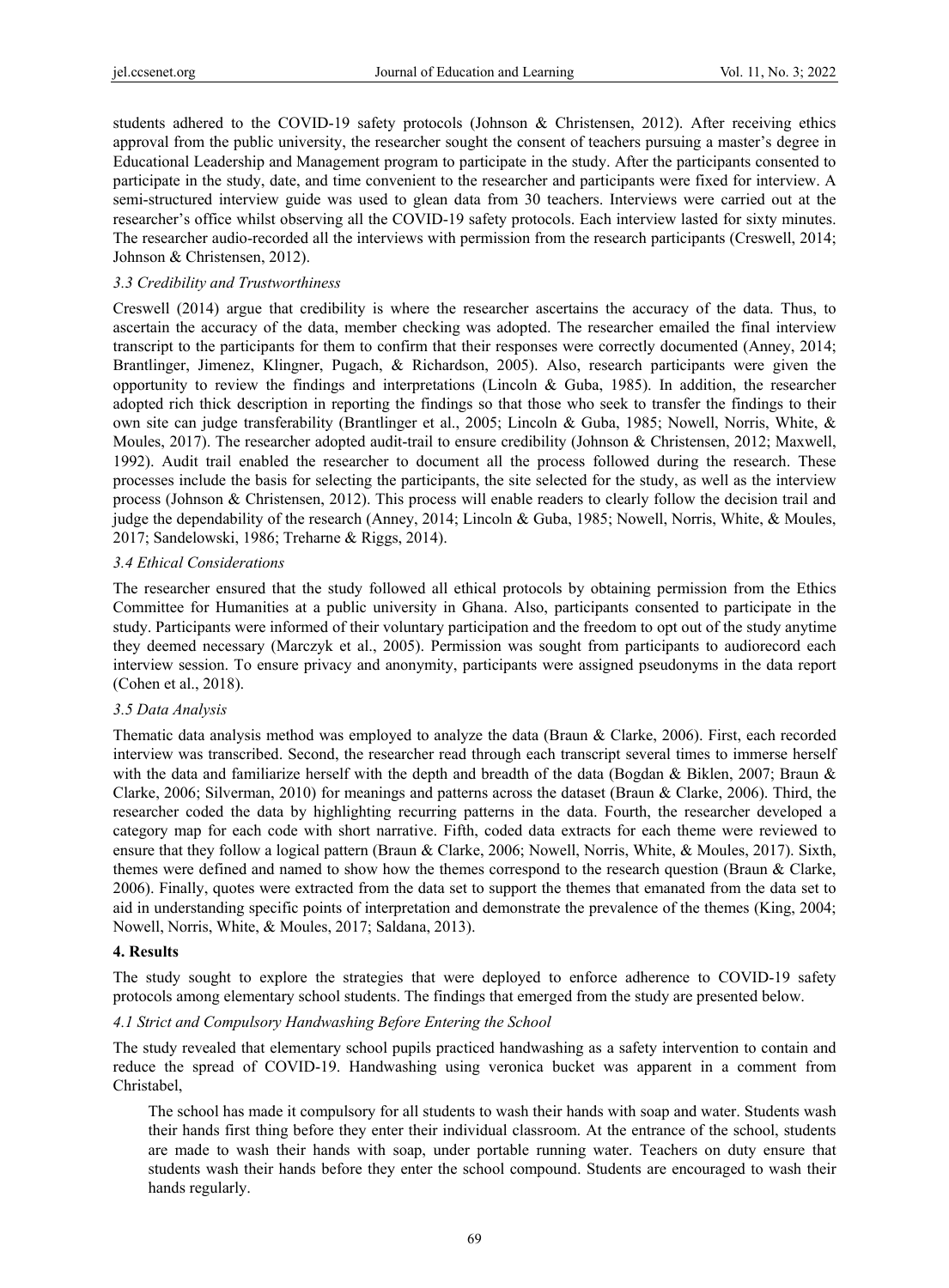Dylan too mentioned that,

There are veronica buckets at the entrance of the school, the cleaning staff are there to ensure that all students wash their hands. The younger children are assisted by these cleaning staff to wash their hands and the older ones are prompted to wash with soap under running water. …

Also, Joseph reported that,

[Apart] from washing of hands once learners arrive at the entrance of the school, there is also periodic handwashing on the timetable. Learners move according to classes to wash their hands. We have a health team in the school which ensures that all learners adhere to hand washing protocols. They also supervise activities at the areas where we have the Veronica buckets.

Also, Oliver mentioned that "learners are monitored to wash their hands every morning before entering their classrooms. During this pandemic, learners have been taught and guided on how to use veronica bucket to regularly wash their hands with soap". Similarly, Alberta commented that, "younger children are assisted by their care-givers and older children were taught to wash their hands properly".

4.1.1 Provision of Veronica Buckets at Vantage Points on School Premises

Also, to make the strict handwashing effective whilst schools reopen in a pandemic, veronica buckets were mounted at vantage points on school premises. Provision of veronica buckets for students to wash their hands frequently was apparent in comments from the following participants:

Herbert reported that,

the school made it compulsory for all student to wash their hands with soap and water. As such, veronica buckets filled with water and soap have been provided by the school to ensure that each student wash their hands. Disposal paper towels are provided on daily basis to ensure that students wipe their hands after washing.

Equally, Nicholas commented that,

in compliance to the COVID-19 protocols, several veronica buckets had been made available in addition to the hand washing sinks available in the school. These buckets are always filled with clean water for handwashing. Soap and tissue paper are always available for handwashing and wiping of hands.

#### Similarly, Emmanuel reported that

there are six veronica buckets filled with water for students for handwashing. In addition to this, there are over thirty (30) tap-stands with running water which provide extra opportunity for every member of the school community to wash their hands. Also, there are fourteen basins in the washrooms which also have 24/7 water supply, the school has dug a mechanised borehole which supply water throughout the year without interruption. There is regular supply of liquid soap and tissue paper.

#### *4.2 Social Distancing*

Another COVID-19 safety intervention that students adhered to in schools that emerged from the study was social distancing. Further interrogation revealed that suspension of assembly and other social gatherings, shift system, mealtime in class, split class, and desk spacing were deployed to achieve social distancing in elementary schools.

4.2.1 Suspension of Assembly and Other Social Gatherings to Enforce Social Distancing

Suspension of assembly and other social gatherings emerged as one of the interventions deployed to achieve social distancing among elementary school students. Suspension of assembly and other social gatherings was evident in comments from the following participants:

#### Magdalene said that

one of the major changes that happened [during this pandemic] is the limiting of morning assembly to classes. There is no mass gathering at the school. Students pray and sing in their separate classes each morning and go through the day … observing social distancing. The classrooms have been arranged to cater for that and the administration ensures that no class goes beyond its capacity.

#### Also, Alfred reported that,

currently, all assembly and [other] activities have been put on hold due to the pandemic. Devotions and assemblies are held in the classrooms. On Wednesdays, the service is led by the school chaplain. Students stay in their classrooms while the chaplain uses the Public Address (P.A) system to address the entire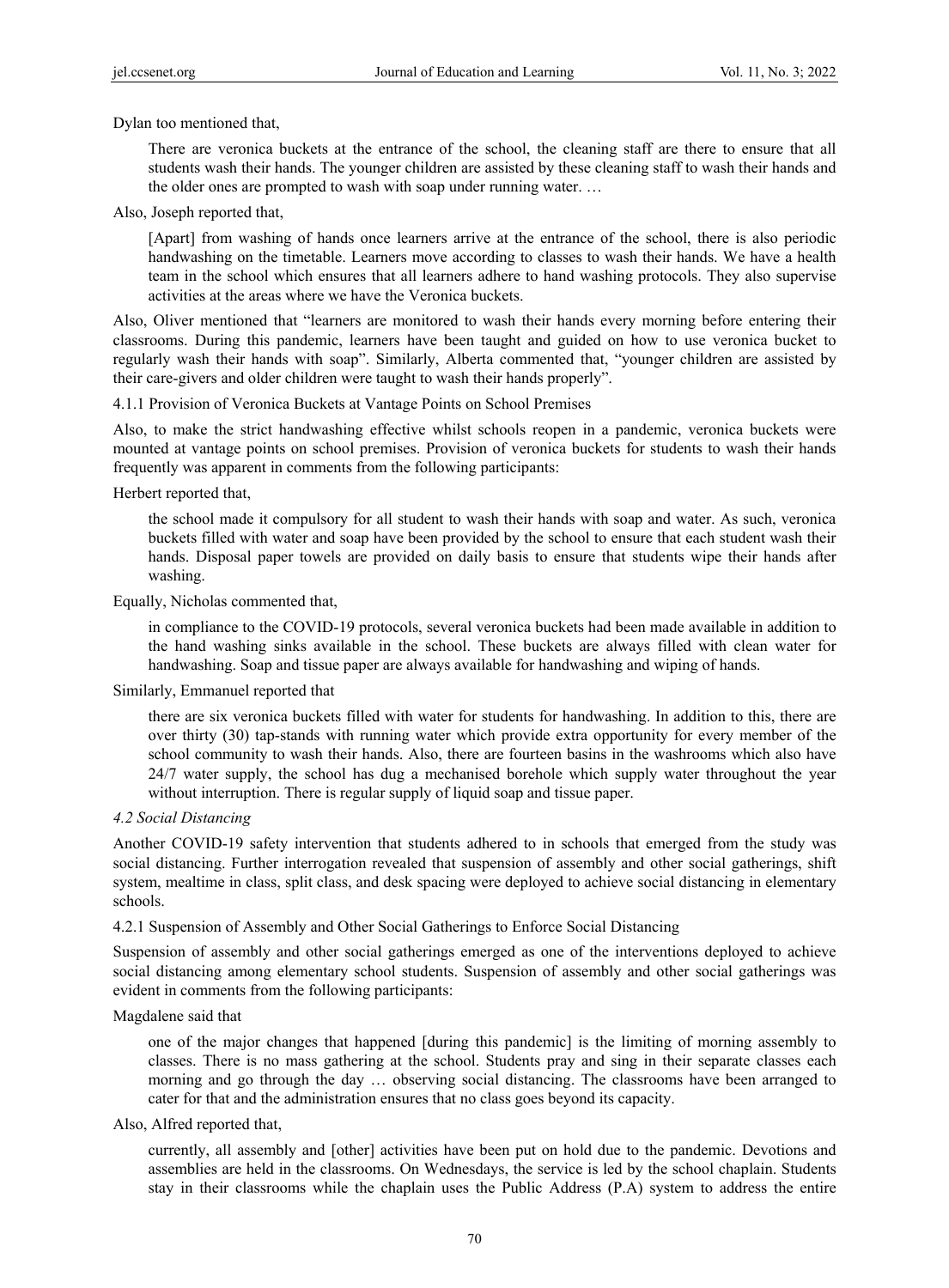## school.

Similarly, Oliver mentioned that,

general assemblies have also been put on hold until further notice. School assemblies were suspended so as to observe COVID-19 safety protocol in my school. There are no public gatherings like assembly and worship. Because of the COVID-19 pandemic, the school no longer holds morning and closing assemblies.

Also, Alberta reported that, "mass assembly and general playground activities have been suspended. Due to the pandemic learners no longer gather together for school assembly. Information is passed on to students by means of the public address system". Rashid reported that … the school no longer conducts morning assembly. The school ensures social distancing by cancelling gatherings like assembly and worships". Likewise, Elvis reported that, "large gatherings like morning assembly and worship have been kept in smaller units at class levels to help maintain social distancing". Similarly, Anika mentioned that "due to the limited space … the school has stopped public gatherings, such as assembly, during the pandemic …".

## 4.2.2 Desk Spacing

Spacing of desks emerged as one of the strategies schools adopted to ensure social distancing. Desk spacing was obvious in a comment from Philip, "desks are far apart than normal. There are spaces between each desk and minimum of twenty-five (25) pupils in each class in my school to ensure social distancing". Also, Kendrick reported that, "all classrooms although have already enough space were spaced out even more". Isabelle mentioned that, due to unavailability of extra classrooms, the Parent Teacher Association built some temporary structures. The sitting arrangement in the classroom has also been readjusted to create enough space to ensure social distancing". Also, Ayisha reported that, "to ensure social distancing, the regular class size has been reduced to ensure a proper spacing within classrooms".

## 4.2.3 Split Large Class Size for Shift System

Analysis of the data revealed that splitting large class sizes was a strategy adopted to achieve social distancing among elementary school students. Splitting of large class size was highlighted by Anika, "due to the limited space in the classroom, coupled with large students' population, the classes were divided into two for them to comply with safety protocol in terms of social distancing in the classroom". Maureen hinted that the school ensures learners observe social distance by splitting the various classrooms into two with learners running shift.

In the same way, Chanelle reported that the school ensures social distancing in the classrooms, the class sizes have been reduced. Anika too said that,

social distancing is a COVID-19 protocol that is observed in the school to the latter, this has resulted in the introduction of the shift system that has helped reduce the number of learners per class to a maximum of 30 learners.

Likewise, Stephen expressed that the school ensures learners observe social distance by splitting the various classrooms into two with learners running shift.

4.2.4 Lunchtime in Class to Ensure Social Distancing During Break Time

The study revealed that schools deployed lunchtime in class to avoid overcrowding at the canteen or cafeteria as a measure to achieve social distancing. This practice was illuminated in a comment from Esther, learners are not encouraged to have break time on the compound, they usually have their snack and lunch in their various classrooms. Similarly, Philip revealed that students do not go out … They stay in class during break to eat and take their snacks. Alfred too reported that lunch and snack breaks for the lower grade are now eaten in the classrooms to ensure social distancing.

4.2.5 Lunchtime in Turns at Canteen to Ensure Social Distancing During Break Time

Lunchtime in turns emerged as one of the measures deployed to ensure social distancing among elementary school students. This theme was crystallized in a statement from Michael, lunchtimes are run in turns as the student's population is significant and admitting all students at once will be breaking COVID-19 protocols. Also, Christabel said the students prior to the pandemic had break time at the same time but now each class comes out at a different time … Likewise Philip said that,

my school has school feeding program so during lunch time, we don't allow all pupils to go for their food at a go. They go on class basis starting from the students in the lowest grade to the upper grade to ensure students observe social distancing.

Equally, Nicholas said that "to observe social distancing during break, we have to go for break on class basis.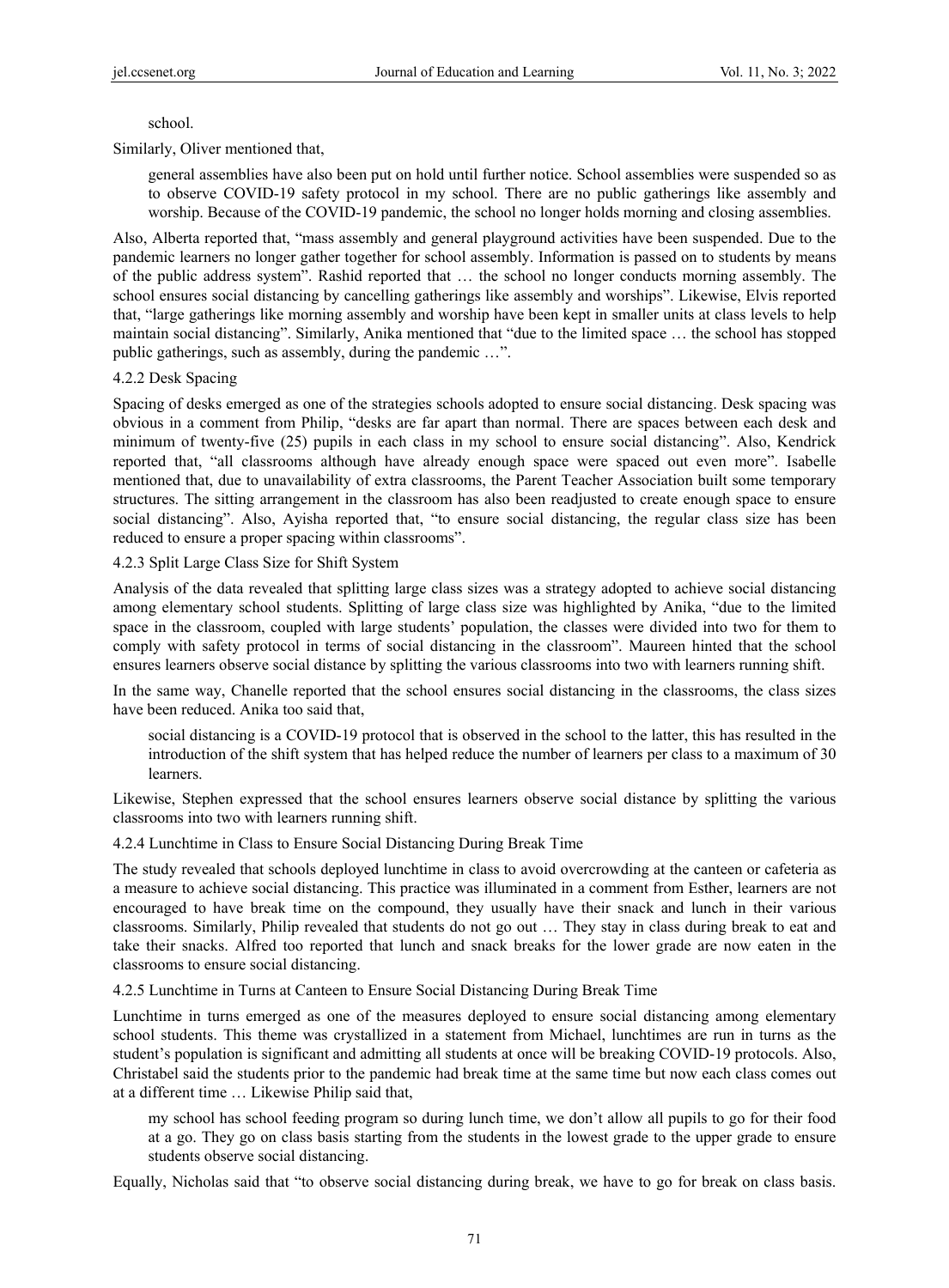We also increased the servers at the canteen".

#### **5. Strict Wearing of Nose Mask**

Strict wearing of nose/face mask emerged as one of the strategies schools deployed to combat the spread of covid-19 when schools resumed in-person learning. Strict wearing of nose/face mask was obvious in comments from the following respondents.

Oliver said that,

there is a strict no-mask, no-entry policy in the school. All individuals are required to wear a mask as long as they are on the school premises. Learners are allowed to take mask breaks as per the teachers' discretion.

Also, Sharon reported that,

Students are supposed to come to school with their won nose masks. Wearing of masks at all times was also strictly enforced by all staff members. Students were provided extra ones by teachers in case of emergency. Students' whose masks are torn are given new ones.

Nicholas hinted that, "learners were taught how to … wear and how to remove nose mask". Benjamin reported that the school provided … face shields for all students to observe the COVID-19 protocols". Alberta said that "the school insist on age-appropriate mask use. Students from KG to grade 6 are all encouraged to wear their facemasks. Students are asked to wear a face mask and shields at the same time". Also, Joseph said that "the school insists that students wear their nose masks at all times".

#### **6. Discussion**

This study sought to explore the strategies that were deployed to enforce adherence to COVID-19 safety protocols among elementary school students. The study revealed that elementary school students practiced handwashing as a safety intervention to contain and reduce the spread of COVID-19. This finding is consistent with previous studies that shows that school children in Denmark, Norway, and Australia were asked to wash their hands every hour to avoid the spread of corona virus (Gasibat, Aymen, & Gasibat, 2021; Melnick & Darling-Hammond, 2020). To make the strict handwashing effective whilst schools reopen in a pandemic, veronica buckets were mounted at vantage points on school premises. Considering that hand washing is the simplest most effective COVID-19 control and prevention strategy (Nuwagaba, Rutayisire, Balizzakiwa, Kisengula, Nagaddya, & Dave, 2020), use of veronica buckets for handwashing could be useful in areas where there is no running water. Adoption of veronica buckets for handwashing is critical to decontamination and combating the spread of viruses and other disease-causing agents instead of several people washing their hands in a common bowl of water which can cause contamination. Enforcement of handwashing was also achieved through supervision from teachers on duty and janitors who ensured that students wash their hands before entering the school. This finding aligns with WHO guidance on measures to practice as countries plan to reopen schools (Gasibut, Aymen, & Gasibut, 2020; WHO, 2020). Another COVID-19 safety intervention that students adhered to in schools that emerged from the study was social distancing. Strategies that were deployed to achieve social distancing in schools included the abolition of social events such as school assembly and entire school gathering for worship. This finding is interesting because it appears that COVID-19 transmission was primarily related to social events linked to school life rather than transmission within classrooms (Zhang et al., 2020). This practice of holding school worship in classrooms instead of the entire school gathering for worship is important because, observing social distancing should not lead to religious disruptions in schools. Also, the shift system, which was deployed as an intervention to achieve social distancing is similar to those of Gasibat, Aymen, and Gasibat's (2020) study that shows that several countries adopted alternate shifts (morning, afternoon) or alternate days as a way or reducing the spread of COVID-19 among students. Adoption of mealtime in class to achieve social distancing is consistent with Melnick and Dalling-Hammond's (2020) findings that revealed that students ate lunch in class in Denmark. The study revealed that schools allowed small groups of students to visit the cafeteria in turns to eat their lunch as a way of observing social distancing. This finding is similar to findings from Coughlan (2020) that shows that micro-groups of students went to the school cafeteria at different times and ate lunch separately. Additionally, splitting large class sizes was a strategy adopted to achieve social distancing among elementary school students. Similar to the findings from Gasibat, Aymen and Gasibat (2021), splitting large classes made it possible to create more spaces in the classroom for desks to be spaced out to ensure social distancing. Nonetheless, this study's finding revealed that some schools were unable to practice social distancing in class due to large class size. Further, strict wearing of nose/face mask as an intervention to control the spread of COVID-19 among elementary school students is consistent with earlier studies that reported that countries that reopened schools amidst the COVID-19 pandemic always practiced the wearing of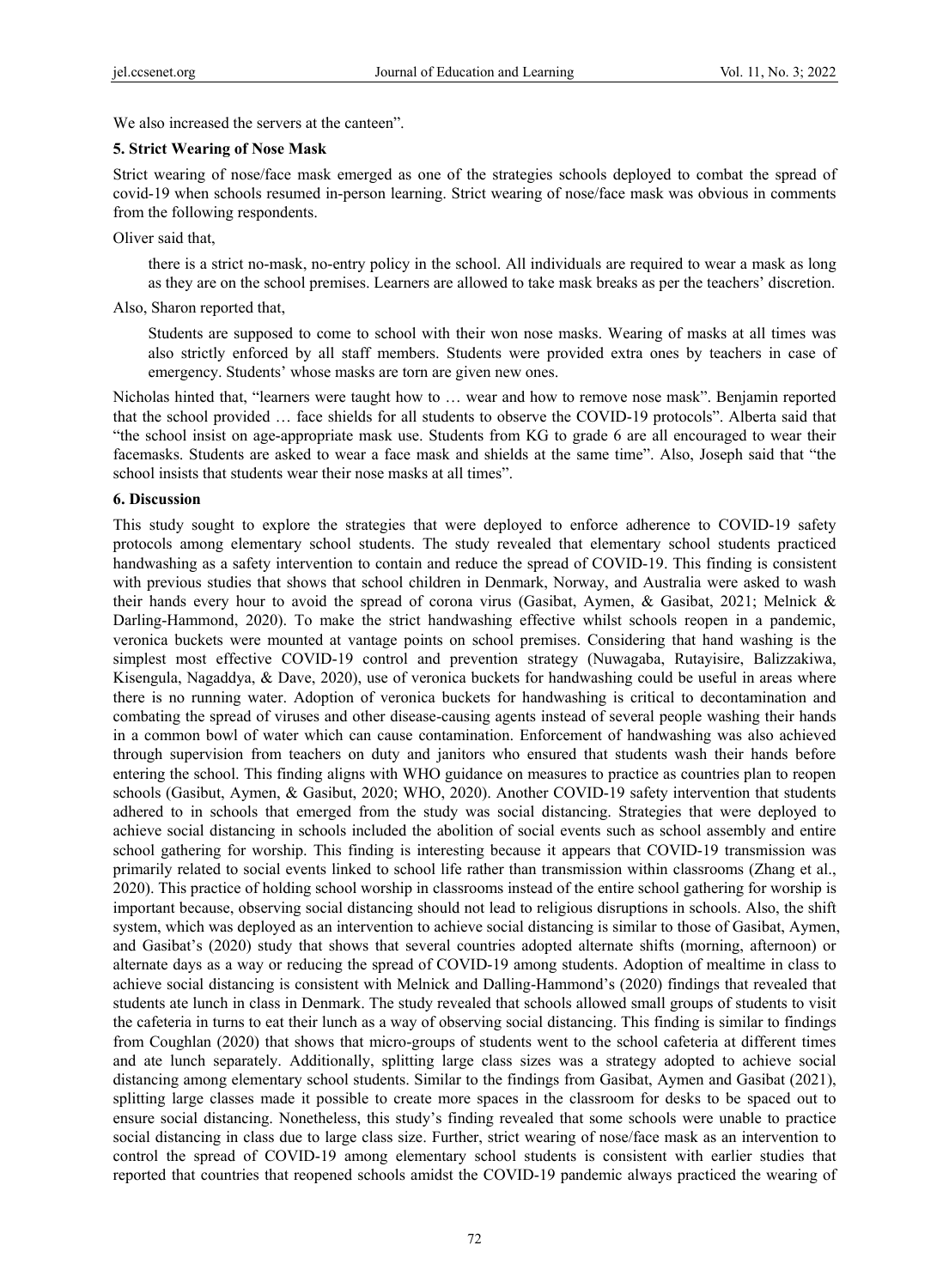nose mask (Ward, 2020; Lyst, 2020; Sharif, 2020; Hamilton, 2020). Nambo de los Santos and Giles Chavez's (2020) argue that adherence is a way of managing the spread of COVID-19 pandemic and making schools safe for learning, therefore, knowledge about interventions deployed to ensure adherence to COVID-19 safety protocols among elementary school students in Ghana is critical to containing the spread of COVID-19 among school children, assuring parents that schools are safe for children to learn, and teachers are safe to teach.

#### **7. Conclusion and Recommendations**

Schools must remain open whilst the world experience the corona virus pandemic. However, potential risk of transmission must be reduced to make schools safe for teaching and learning. Consequently, the current study sought to explore interventions that were deployed to help elementary school students adhere to the COVID-19 safety protocols. The study revealed that one of the strategies deployed to enforce adherence to handwashing was strict handwashing before entering the school. Also, interventions that were deployed to enforce social distancing were spacing of desk, mealtime in class, eating meals in turns, suspension of assembly and other social gatherings, split class for shift system. However, this study revealed that some schools could not practice social distancing because of large class size. This challenge calls for building additional classrooms or adopting blended teaching and learning. Considering that this study utilized a qualitative approach, one of the major limitations, is the small sample size (Johnson & Christensen, 2012) which is not a representation of all the elementary schools in Ghana, hence the findings cannot be generalized (Johnson & Christensen, 2012) to all elementary schools in Ghana. Therefore, further research that uses a mixed method approach will aid in making the findings generalizeable to all elementary schools in the country. Another limitation is the use of interviews. Interviewees can be biased in their responses. Therefore, observations should be used to augment interviews to avoid respondent biases (Creswell, 2014). Also, future research should explore how social distancing can be practiced among children during playtime. Additional research that focuses on how students with disability are supported to adhere to the COVID-19 safety protocols is important. Nonetheless, this study fills an important gap in literature and provides relevant information on strategies that can be deployed to ensure adherence to COVID-19 safety protocols among elementary school students.

#### **References**

- Anney, V. N. (2014). Ensuring the quality of the findings of qualitative research: Looking at trustworthiness criteria. *Journal of Emerging Trends in Educational Research and Policy Studies*, *5*(2), 272−281.
- Apanga, P. A., & Kumbeni, M. T. (2021). Adherence to COVID  $-19$  preventive measures and associated factors among pregnant women in Ghana. *Tropical Medicine & International Health*, *26*(6), 656−663. https://doi.org/10.1111/tmi.13566
- Apanga, P. A., Lettor, I. B. K., & Akunvane, R. (2021). Practice of COVID-19 preventive measures and its associated factors among students in Ghana. *The American Society of Tropical Medicine and Hygiene*, *104*(2), 526−531. https://doi.org/10.4269/ajtmh.20-1301
- Baharudin, H. (2020). *Coronavirus: S'pore contact tracing app now open-sourced, 1 in 5 here have downloaded*. The Straits Times.
- Bailey, J. P., & Hess, F. M. (2020). *A blueprint for back to school*. American Enterprise Institute.
- Bilinski, A., Ciaranello, A., Fitzpatrick, M. C., Giardina, J., Shah, M., Salomon, J. A., & Kendall, E. A. (2021). *SARS-CoV-2 testing strategies to contain school-associated transmission: Model-based analysis of impact and cost of diagnostic testing, screening, and surveillance*. medRxiv. https://doi.org/10.1101/2021.05.12.21257131
- Bin Nafisah, S., Alamery, A. H., Al Nafesa, A., Aleid, B., & Brazanji, N. A. (2018). School closureduring novel influenza: A systematic review. *Journal of Infection and Public Health*, *11*(5), 657−661. https://doi.org/10.1016/j.jiph.2018.01.003
- Bogdan, R., & Biklen, S. K. (2007). *Qualitative research for education: An introduction to theory and methods*. Pearson/Allyn and Bacon.
- Brantlinger, E., Jimenez, R., Klingner, J., Pugach, M., & Richardson, V. (2005). Qualitative studies in special education. *Exceptional Children*, *71*(2), 195−207. https://doi.org/10.1177/001440290507100205
- Cahapay, M. B. (2020). A Reconceptualization of Learning Space as Schools Reopen amid and after COVID-19 Pandemic. *Asian Journal of Distance Education*, *15*(1), 269−276.
- Centers for Disease Control and Prevention. (2020). *Interim clinical guidance for management of patients with confirmed coronavirus disease* (COVID-19).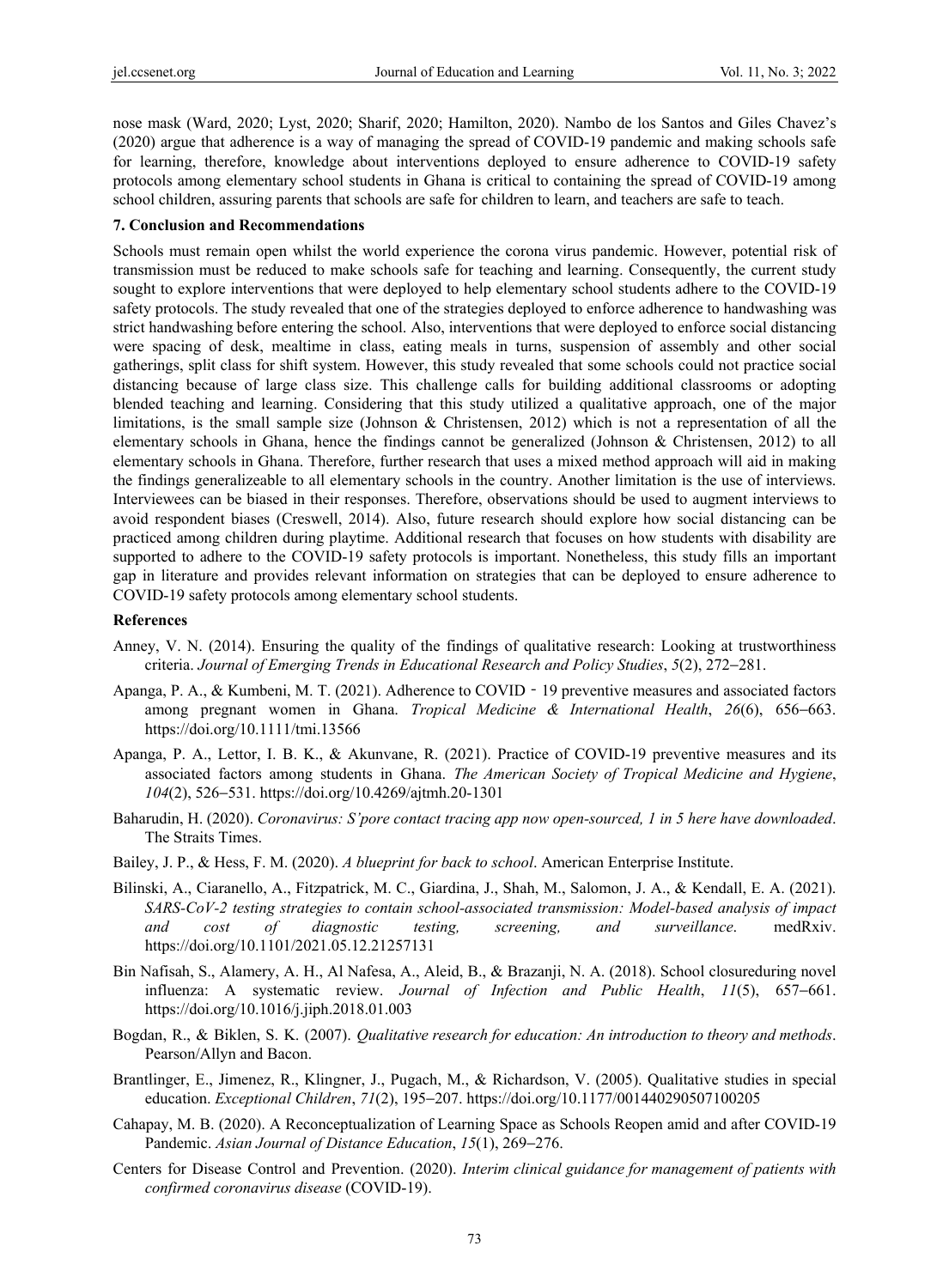Centers for Disease Control and Prevention. (2021). *Science brief: Transmission of SARS-CoV-2 in K-12 schools and early care and education programs*. Updated. Retrieved from https://www.cdc.gov/coronavirus/2019-ncov/science/science-briefs/transmission k 12 schools.html#schoo ls-cov2-transmission

Coughlan, S. (2020). *How reopened schools in Denmark keep children safely apart*. BBC News. BBC [Internet].

- Cowling, B. J., Ali, S. T., Ng, T. W., Tsang, T. K., Li, J. C., Fong, M. W., … Leung, G. M. (2020). Impact assessment of non-pharmaceutical interventions against coronavirus disease 2019 and influenza in Hong Kong: an observational study. *The Lancet Public Health*, *5*(5), e279−e288. https://doi.org/10.1016/S2468-2667(20)30090-6
- Creswell, J. (2014). *Research design: Qualitative, quantitative, and mixed methods approaches* (4th ed.). Thousand Oaks, CA: Sage.
- Dobrzyn, E., & Iwasinski, A. (2020). *Here's what schools could look like when they reopen as the COVID-19 pandemic continues*.
- Dong, Y., Mo, X., Hu, Y., Qi, X., Jiang, F., Jiang, Z., & Tong, S. (2020). Epidemiology of COVID-19 among children in China. *Pediatrics*, *145*(6), 1−10. https://doi.org/10.1542/peds.2020-0702
- Eames, K. T., Tilston, N. L., White, P. J., Adams, E., & Edmunds, W. J. (2010). The impact of illness and the impact of school closure on social contact patterns. *Health Technol Assess*, *14*, 267−312. https://doi.org/10.3310/hta14340-04
- Esposito, S., Cotugno, N., & Principi, N. (2021). Comprehensive and safe school strategy during COVID-19 pandemic. *Italian Journal of Pediatrics*, *47*(6), 2−4. https://doi.org/10.1186/s13052-021-00960-6
- Gasibat, Q., Aymen, A., & Gasibat, M. (2021). Should schools reopen during the COVID-19 pandemic? *Journal of Medicine*, *22*, 57−59. https://doi.org/10.3329/jom.v22i1.51393
- Guthrie, B. L., Tordoff, D. M., & Meisner, J. (2020). *Summary of school re-opening models and implementation approaches during the COVID-19 pandemic*.
- Hunter, M., & Jaber, Z. (2020). *Touch a shadow, 'You're it!': New routines as Denmark returns to school after coronavirus lockdown*. NBC News.
- Johnson, B., & Christensen, L. (2012). *Educational research: Quantitative, qualitative, and mixed approaches* (4th ed.). Sage.
- King, N. (2004). Using templates in the thematic analysis of text. In C. Cassell & G. Symon (Eds.), *Essential guide to qualitative methods in organizational research* (pp. 257−270). London, UK: Sage.
- Kingsley, P. (2020). *In Denmark, the rarest of sights: Classrooms full of students*. New York Times*.*
- Lin, W. (2020). *Student death stirs controversy over face mask rule in PE classes*. Global Times.
- Lincoln, Y., & Guba, E. G. (1985). *Naturalistic inquiry*. Newbury Park, CA: Sage. https://doi.org/10.1016/0147-1767(85)90062-8
- Lo Moro, G., Sinigaglia, T., Bert, F., Savatteri, A., Gualano, M. R., & Siliquini, R. (2020). Reopening schools during the COVID-19 pandemic: Overview and rapid systematic review of guidelines and recommendations on preventive measures and the management of cases. *International Journal of Environmental Research and Public Health*, *17*(23), 8839. https://doi.org/10.3390/ijerph17238839
- Lofgren, E. T., Rogers, J., Senese, M., & Fefferman, N. H. (2008). Pandemic preparedness strategies for school systems: Is closure really the only way? *Annales Zoologici Fennici*, *45*(5), 449−458. https://doi.org/10.5735/086.045.0508
- Maxwell, J. A. (1992). Understanding and validity in qualitative research. *Harvard Educational Review*, *62*(3), 279−299. https://doi.org/10.17763/haer.62.3.8323320856251826
- Melnick, H., & Darling-Hammond, L. (2020). reopening schools in the context of COVID-19: Health and safety guidelines from other countries. Policy Brief. *Learning Policy Institute*, 1−13. https://doi.org/10.1177/1609406917733847
- National Academies of Science, Engineering and Medicine. (2020). *Reopening K-12 schools during the COVID-19 Pandemic: Prioritizing the Health, Equity, and Communities*. Washington, DC. The National Academies Press. https://doi.org/10.1101/2020.06.05.20123042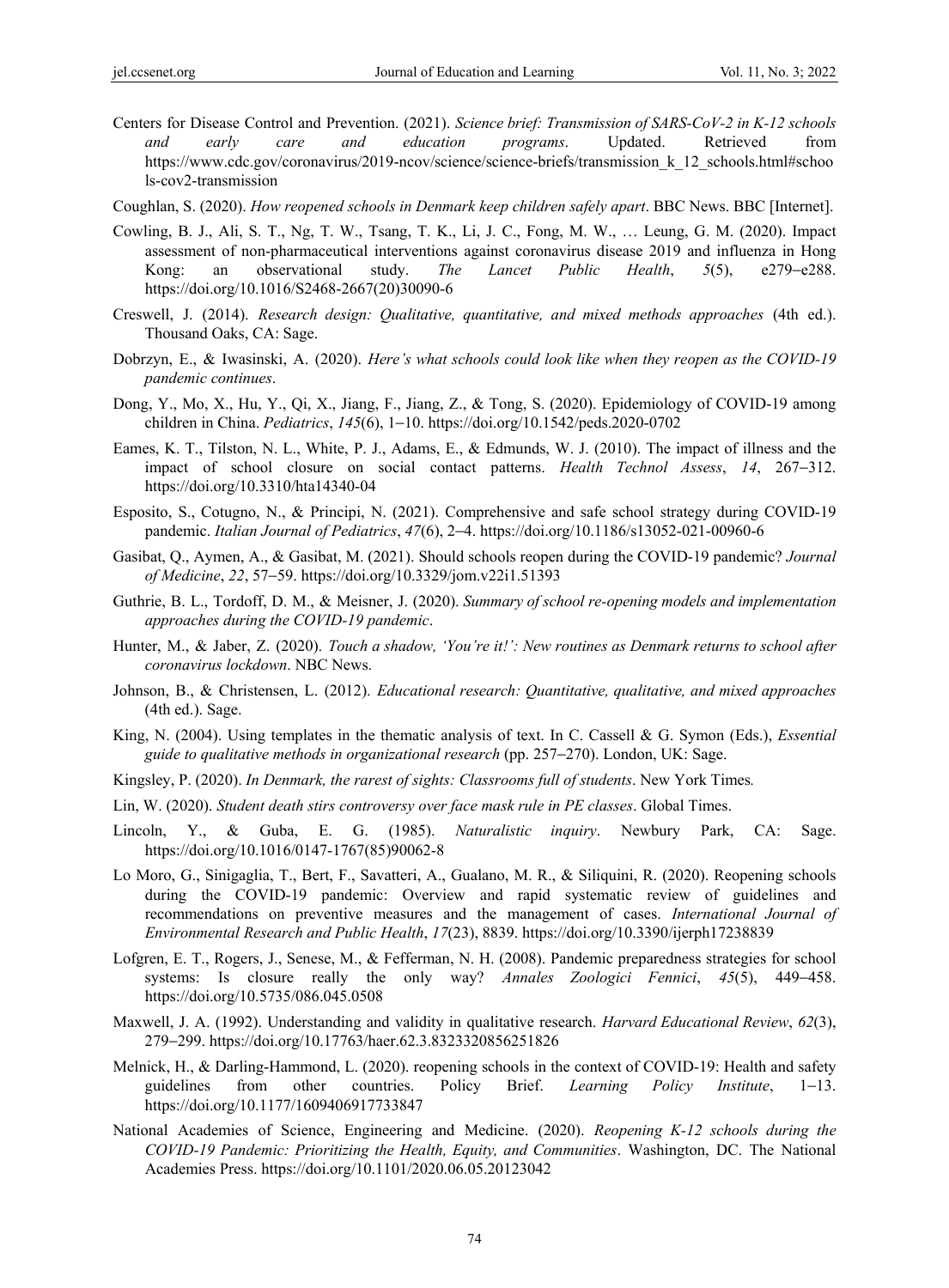- Nowell, L. S., Norris, J. M., White, D. E., & Moules. N. J. (2017). Thematic Analysis: Striving to Meet the Trustworthiness Criteria. *International Journal of Qualitative Methods*, *16*, 1–13.
- Nuwagaba, J., Rutayisire, M., Balizzakiwa, T., Kisengula, I., Nagaddya, E. J., & Dave, D. A. (2020). *The era of coronavirus: Knowledge, attitude, practice, and barriers to hand hygiene among Makerere University students and Katanga community residents*.
- O'Brien, C. (2020). *Ten pupils per class, hourly handwashing: What reopened schools could look like*. Irish Times.
- Onyema, E. M., Nwafor, E. C., Obafemi, F. A., Sen, S., Atonye, F. G., Sharma, A., & Alsayed, A. O., (2020). Impact of coronavirus pandemic on education. *Journal of Education and Practice*, *11*(13), 108−121.
- Panda, S., Kaur, H., Dandona, L., & Bhargava, B. (2021). Face mask–An essential amour in the fight of India against COVID-19. *Indian Journal of Medical Research*, *153*, 233−237. https://doi.org/10.4103/ijmr.IJMR\_4486\_20
- Peng, T. C., & Ling, L. E. (2020). *Singapore's education efforts against the global pandemic* [Memo]. Compiled from published media including The Straits Times, Channel News Asia, and the Singapore Ministry of Education's official Facebook page.
- Penna, D. (2020). *As coronavirus lockdowns ease, this is how other countries are gradually reopening schools*. The Telegraph.
- Rabie, T., & Curtis, V. (2006). Handwashing and risk of respiratory infections: A quantitative systematic review. *Tropical Medicine & International Health*, *11*(3), 258−267. https://doi.org/10.1111/j.1365-3156.2006.01568.x
- Rashid, H., Ridda, I., King, C. et al. (2015). Evidence compendium and advice on social distancing and other related measures for response to an influenza pandemic. *Pediatric Respiratory Reviews*, *16*(2), 119−126. https://doi.org/10.1016/j.prrv.2014.01.003
- Ridenhour, B. J., Braun, A., Teyrasse, T., & Goldsman, D. (2011). Controlling the spread of disease in schools. *PLoS One*, *6*(12), 16–18. https://doi.org/10.1371/journal.pone.0029640
- Saldana, J. (2016). *The coding manual for qualitative research* (3rd ed.). Sage Publication
- Taiwan Centers for Disease Control. (2020). *Government agencies working in unison to ensure proper cleaning and disinfection procedures for the upcoming school semester*.
- Treharne, G. J., & Riggs, D. W. (2014). Quality in qualitative research. In P. Rohleder & A. Lyons (Eds.), *Qualitative research in clinical and health psychology* (pp. 57−73). London, England: Palgrave. https://doi.org/10.1007/978-1-137-29105-9\_5
- Tupper, P., & Colijn, C. (2021). COVID-19 in schools: Mitigating classroom clusters in the context of variable transmission. *PLoS Computational Biology*, *17*(7). https://doi.org/10.1371/journal.pcbi.1009120
- Viner, R. M., Russell, S. J., Croker, H., Packer, J., Ward, J., Stansfield, C., … Booy, R. (2020). School closure and management practices during coronavirus outbreaks including COVID-19: A rapid systematic review. *The Lancet Child & Adolescent Health*, *4*(5), 397−404. https://doi.org/10.1016/S2352-4642(20)30095-X
- Wang, C. J., Ng, C. Y., & Brook, R. H. (2020). Response to COVID-19 in Taiwan: big data analytics, new technology, and proactive testing. *Jama*, *323*(14), 1341−1342. https://doi.org/10.1001/jama.2020.3151
- World Health Organization (2021). *Schooling during COVID-19*. Recommendations from the European Technical Advisory Group for schooling during COVID-19. Retrieved from https://apps.who.int/iris/bitstream/handle/10665/342075/WHO-EURO-2021-2151- 41906-59077-eng.pdf
- Xiao, Z., Leijing, H., & Qun, Z. (2020, March 30). *Xinhua Headlines: Schools begin to reopen in China amid strict measures*.
- Zethembe, M. (2020). A literature review of e-learning and e-teaching in the era of COVID-19 pandemic. *International Journal of Innovative Science and Research Technology*, *5*(10), 588−597.
- Zhang, J., Litvinova, M., Liang, Y., Wang, Y., Wang, W., Zhao, S., … Ajelli, M. (2020). Changes in the contact patterns shape the dynamics of the COVID-19 outbreak in China. *Science*, *368*(6498), 1481−1486. https://doi.org/10.1126/science.abb8001